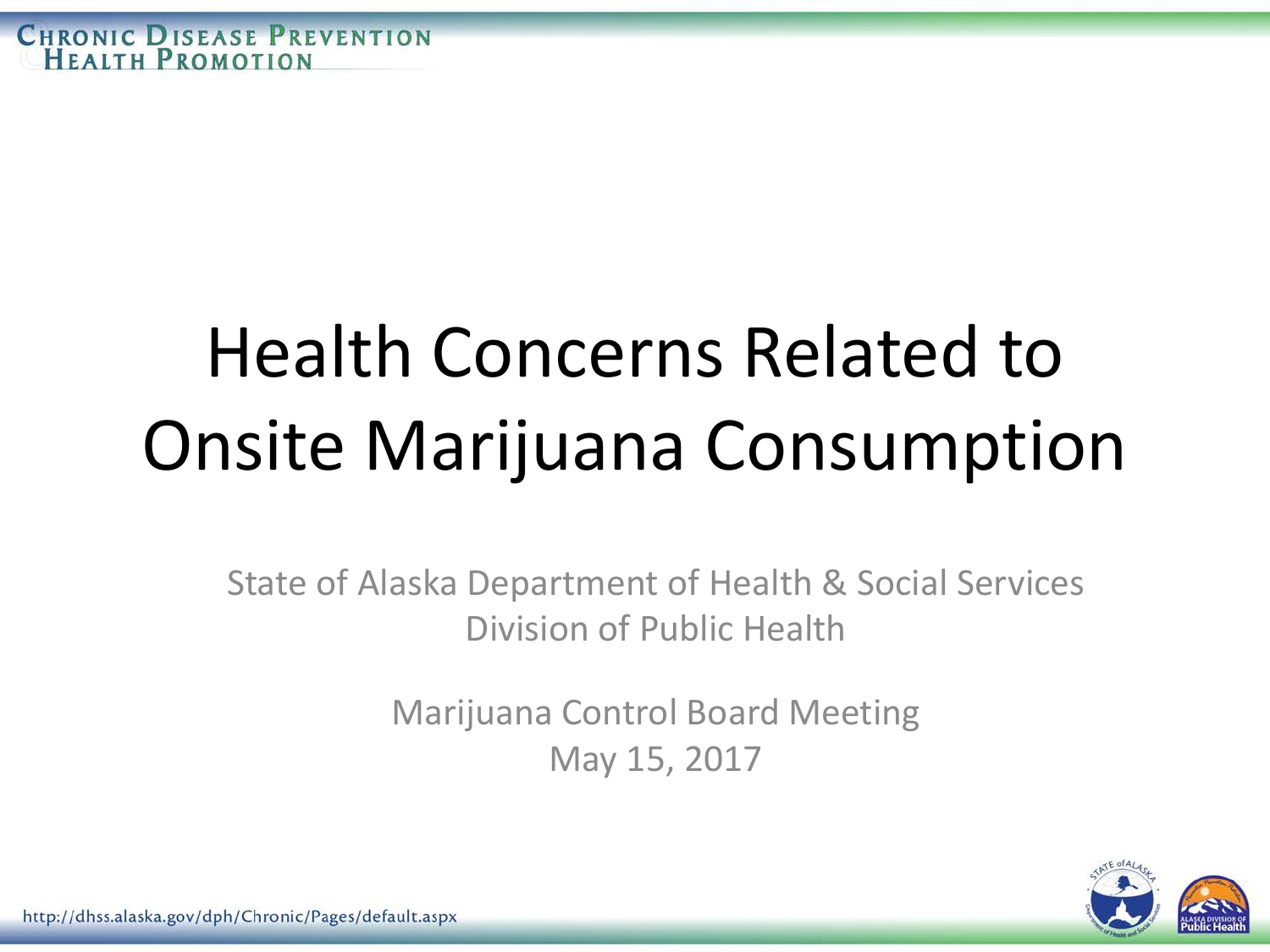#### **CHRONIC DISEASE PREVENTION** HEAITH PROMOTION

#### Introductions

- Joe McLaughlin, MD, MPH State Epidemiologist and Section Chief, State of Alaska Section of Epidemiology
- Eliza Muse, MSc Health Care Policy & Management Deputy Program Manager State of Alaska Tobacco Prevention & Control Program
- Katie Reilly, MPH Injury Prevention Program Manager State of Alaska Injury Prevention Program

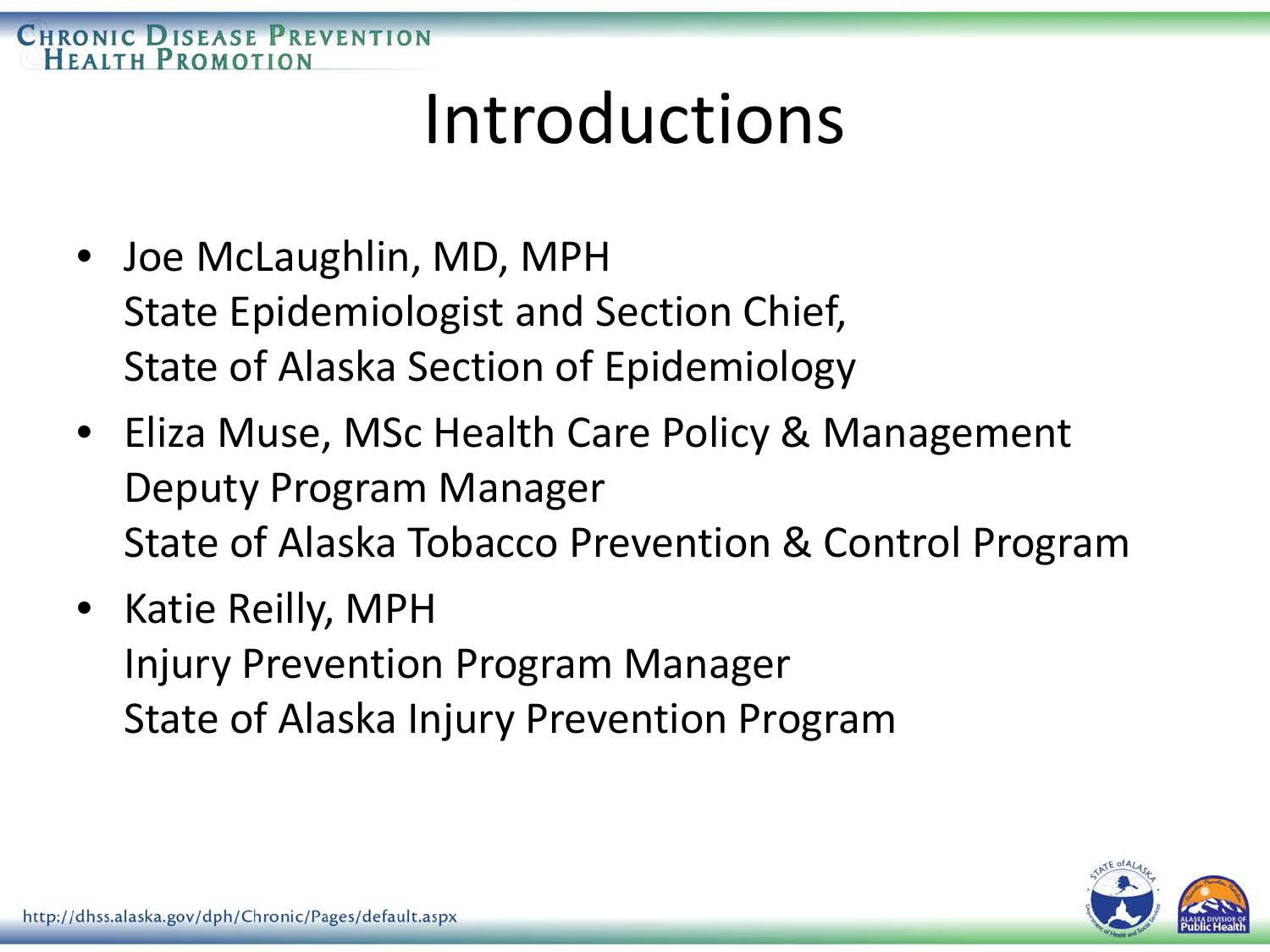#### **CHRONIC DISEASE PREVENTION**<br>**HEALTH PROMOTION** Health Effects of Secondhand Exposure to Tobacco Smoke



Source: U.S. Department of Health and Human Services. The Health Consequences of Smoking—50 Years of Progress: A Report of the Surgeon General. Atlanta, GA: U.S. Department of Health and Human Services, Centers for Disease Control and Prevention, National Center for Chronic Disease Prevention and Health Promotion, Office on Smoking and Health, 2014.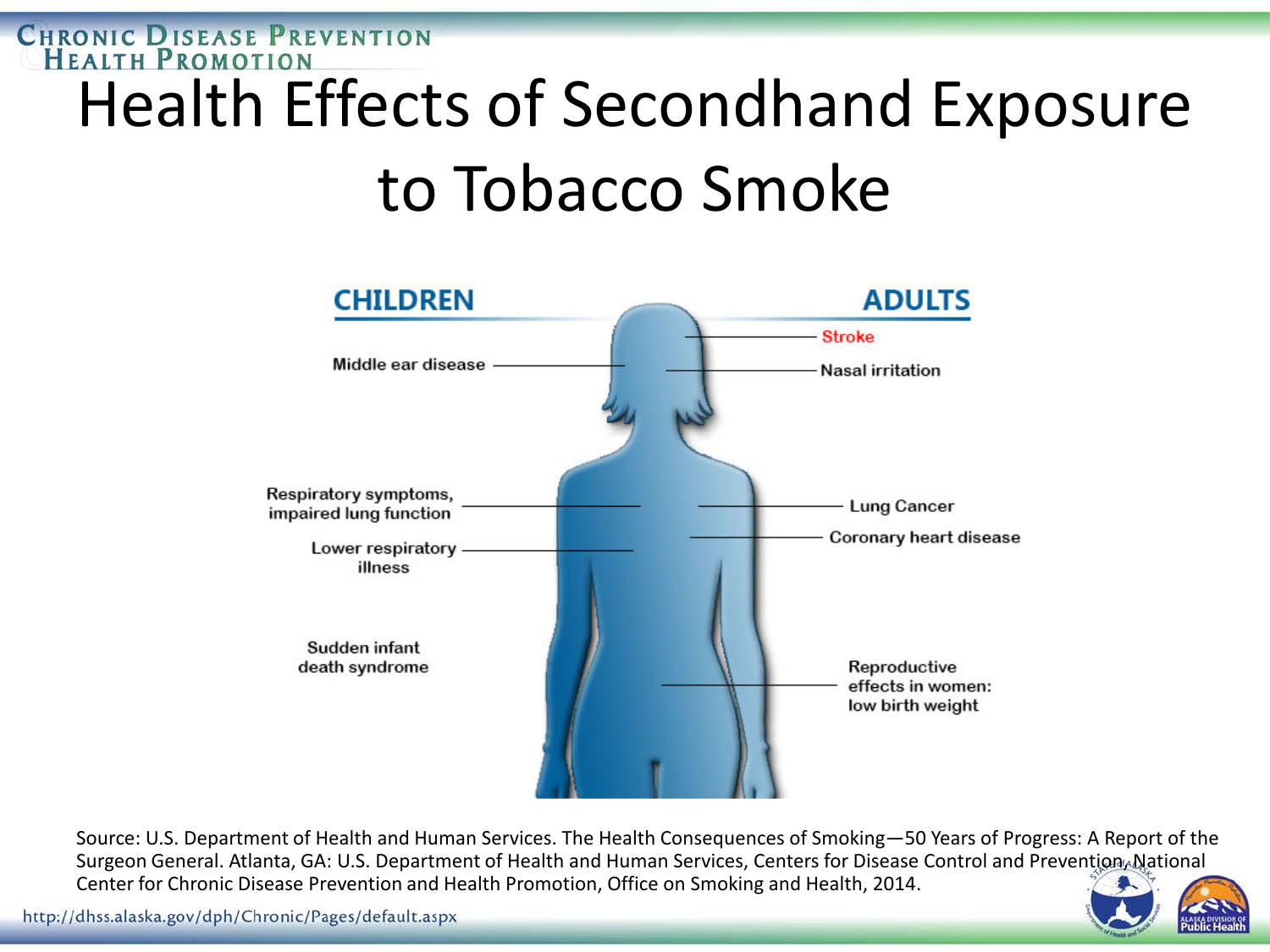### Secondhand Marijuana Smoke

- Secondhand MJ smoke contains many of the same cancer- causing toxic chemicals as secondhand tobacco smoke
	- E.g., acetaldehyde, ammonia, aromatic amines, arsenic, benzene, cadmium, chromium, formaldehyde, hydrogen cyanide, isoprene, lead mercury, nickel, N-heterocycles, PAHs
- In 2009, the CA OEH Hazard Assessment added MJ smoke to its Proposition 65 list of carcinogens and reproductive toxins
	- It reported that at least 33 individual constituents present in both marijuana smoke and tobacco smoke are carcinogens

#### Sources:

Moir D, Rickert WS, Levasseur G, et al. A comparison of mainstream and sidestream marijuana and tobacco cigarette smoke produced under two machine smoking conditions. Chem Res Toxicol. 2008; 21(2):494-502 "Evidence on the Carcinogenicity of Marijuana Smoke." Reproductive and Cancer Hazard Assessment Branch, Office of Environmental Health Hazard Assessment, California Environmental Protection Agency. August 2009.

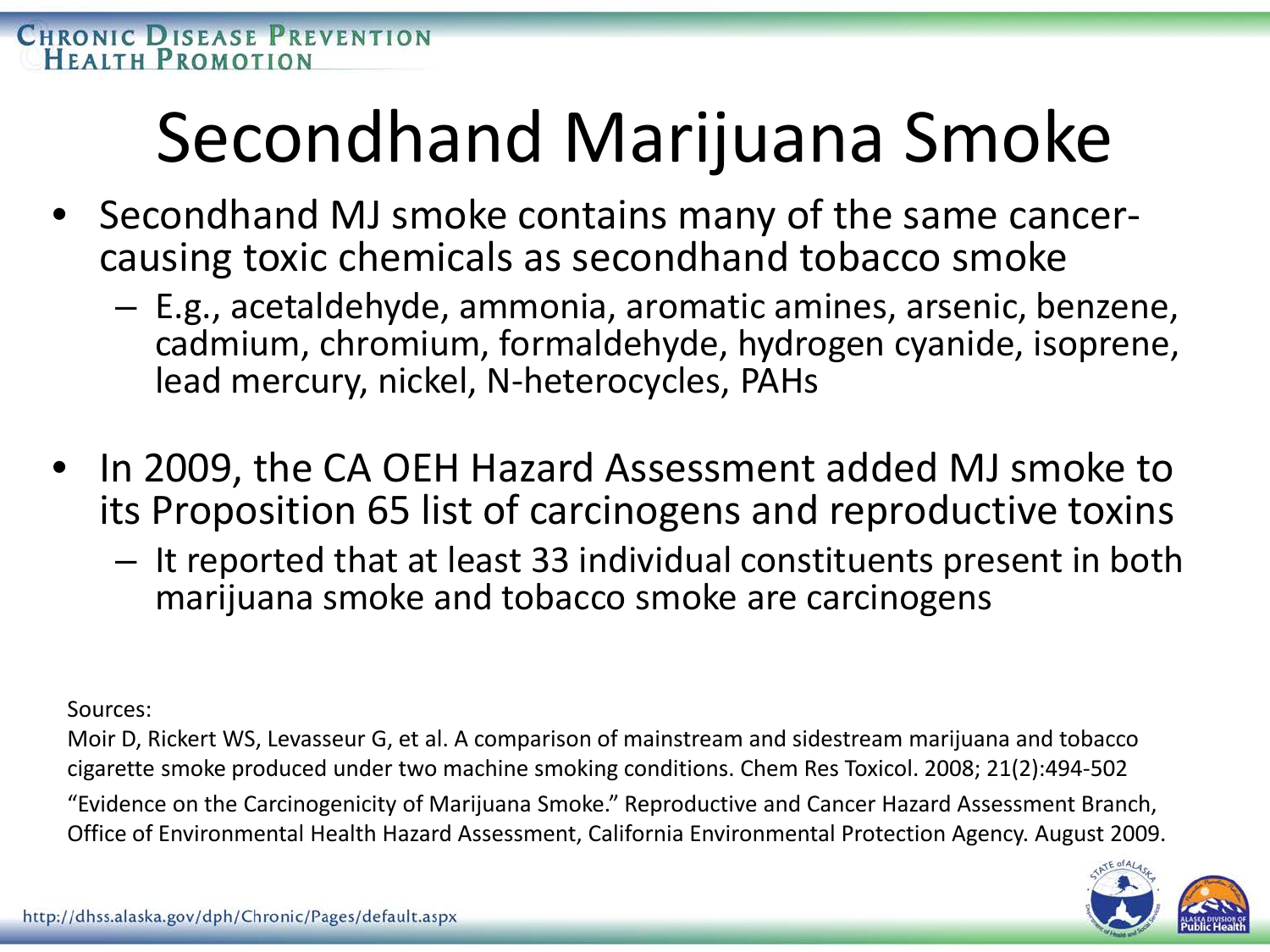#### Cardiovascular Disease and Lung Irritation

- Secondhand MJ exposure impairs blood vessel function
	- Even brief exposure to secondhand MJ smoke has been shown to have immediate, adverse effects on the heart
	- Secondhand MJ smoke exposure had a greater and longer- lasting effect on blood vessel function than exposure to secondhand tobacco smoke
	- Secondhand MJ and tobacco smoke are likely to have similar harmful health effects, including atherosclerosis, heart attack, and stroke
- Fine particulates in MJ smoke  $\rightarrow$  lung irritation and increased risk for asthma attacks, respiratory infections, bronchitis, and COPD exacerbations

Sources:

Wang X, et al. One Minute of Marijuana Secondhand Smoke Exposure Substantially Impairs Vascular Endothelial Function. J Am Heart Assoc. 2016;5:e003858

Wang X., et al. Brief Exposure to Marijuana Secondhand Smoke Impairs Vascular Endothelial Function. Circulation. 2014;130:A19538

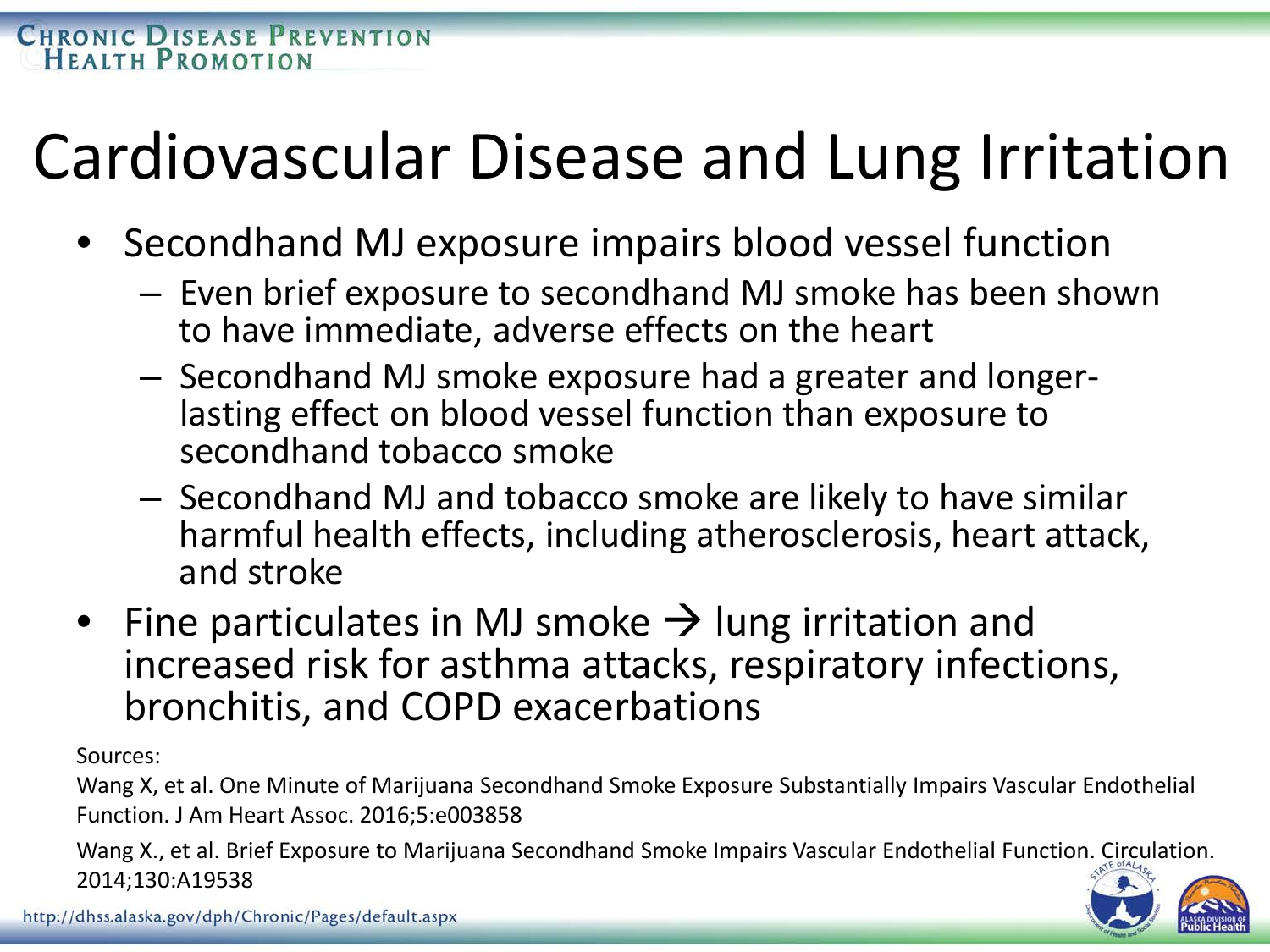#### Ventilation and Air Filtration Insufficient

- "No other engineering approaches, including current and advanced dilution ventilation, 'air curtains' or air cleaning technologies, have been demonstrated or should be relied upon to control health risks from ETS exposure in spaces where smoking occurs"
- "The only means of eliminating health risks associated with indoor exposure is to ban all smoking activity"
- In 2006, the US Surgeon General concluded that there is no risk-free level of exposure to secondhand smoke

Sources:

1. American Society of Heating, Refrigerating, and Air Conditioning Engineers, Inc (ASHRAE). Position paper: environmental tobacco smoke. Atlanta, GA: ASHRA; 2005, reaffirmed in 2016. Available at: http://www.ashrae. org/doclib/20058211239\_347.pdf )

2. U.S. Department of Health and Human Services. The Health Consequences of Involuntary Exposure to Tobacco Smoke: A Report of the Surgeon General. Atlanta, GA: U.S. Department of Health and Human Services, Centers for Disease Control and Prevention, Coordinating Center for Health Promotion, National Center for Chronic Disease Prevention and Health Promotion, Office on Smoking and Health, 2006.

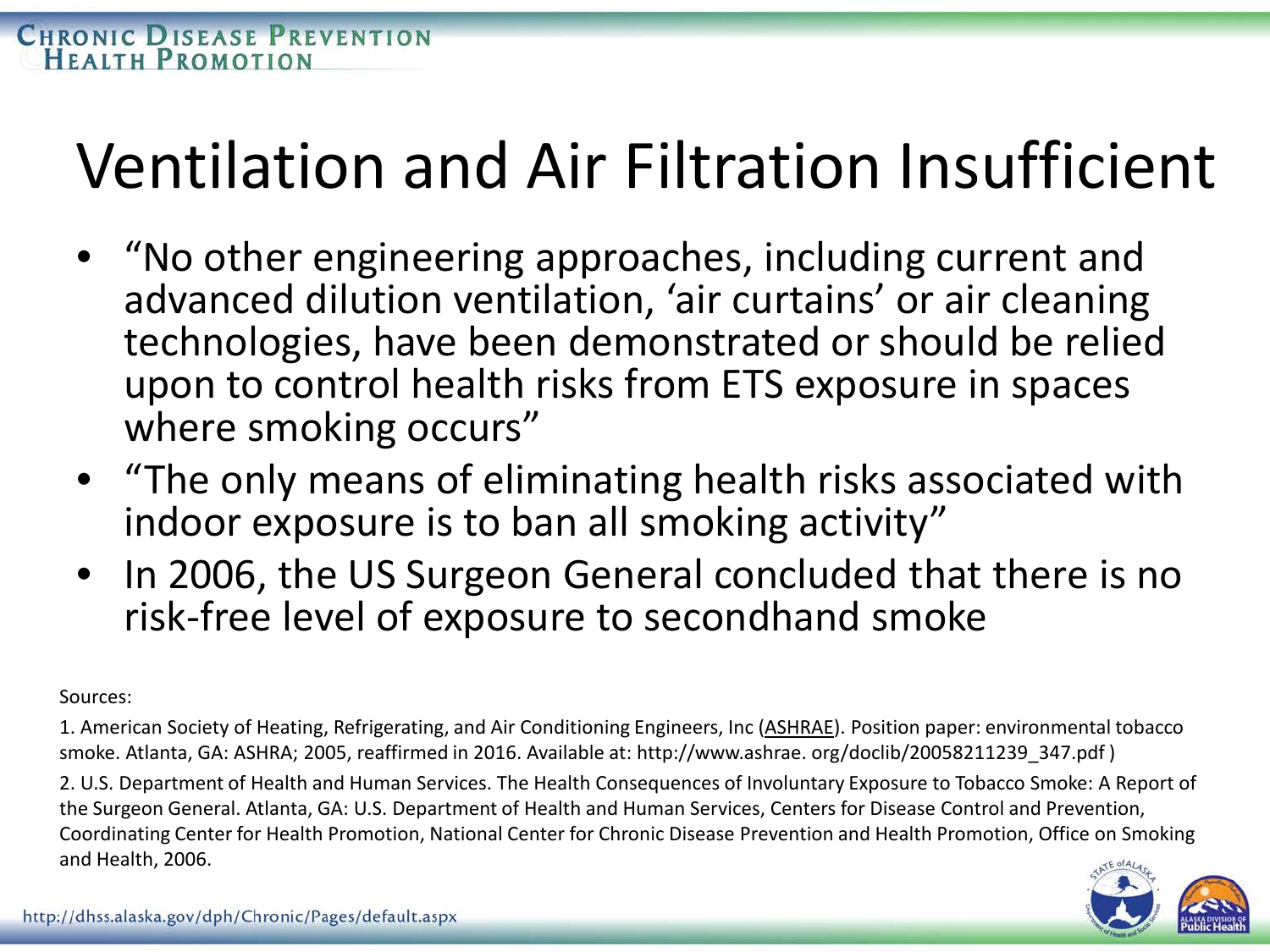## Precautionary Principle

- Given
	- Well-established causal relationship between secondhand tobacco smoke exposure and serious adverse health outcomes
	- Similarities in MJ and tobacco secondhand smoke composition
	- Ventilation/air filtration do not prevent exposure
- The burden of proof and responsibility
	- Should not be placed on public health to establish a causal link between secondhand MJ smoke and serious adverse health consequences before laws are enacted to prevent occupational exposure
	- Should be placed on anyone in favor of onsite public consumption to prove that secondhand MJ smoke is safe to their employees (and customers) before laws are enacted to allow secondhand MJ smoke exposure in the workplace

*Note: Under the Occupational Safety and Health Administration Act, employers have a general duty to provide a safe workplace free of recognized hazards.*

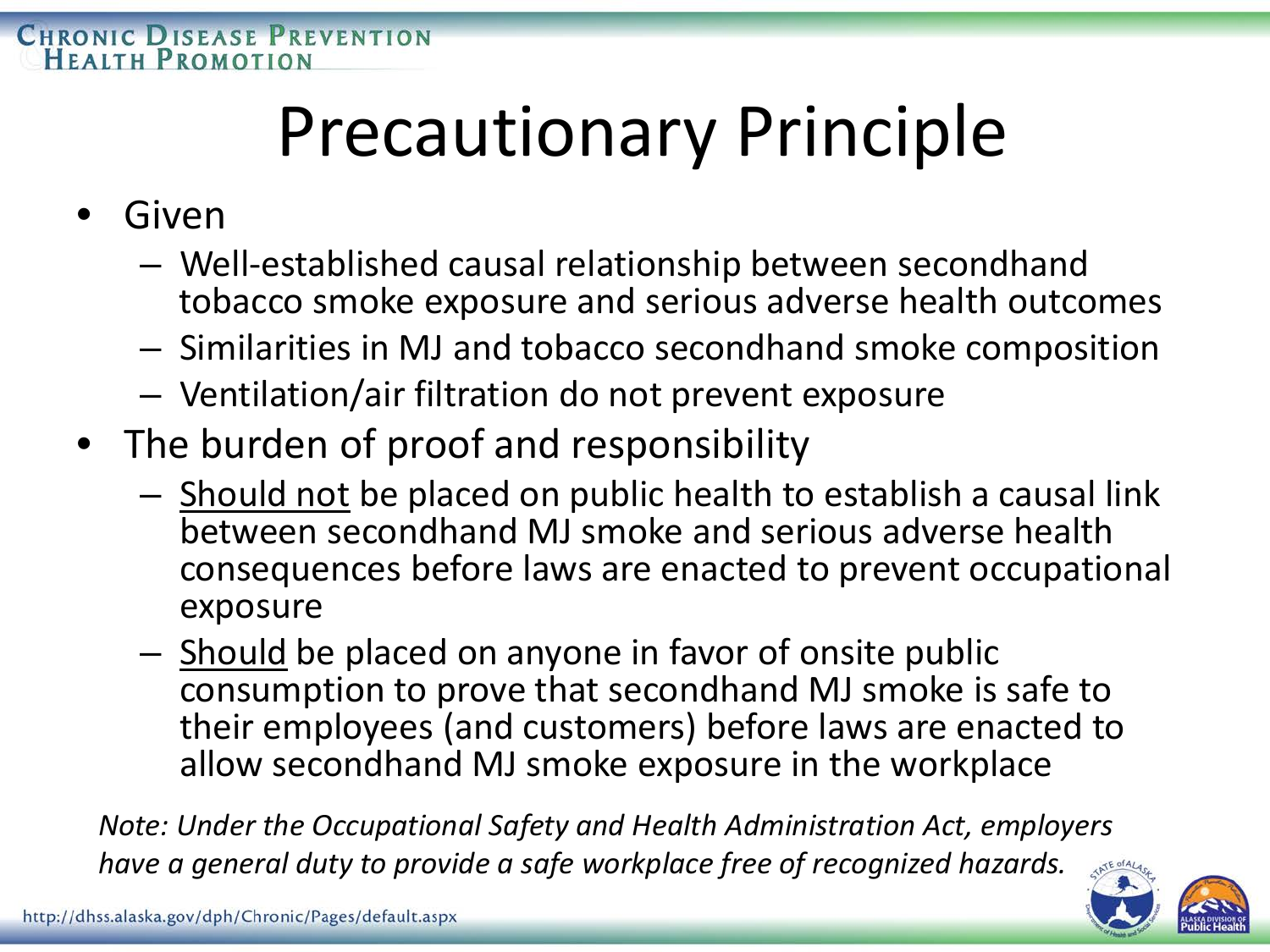#### Lessons from Tobacco Control

- Smokefree policies have been proven to reduce prevalence and exposure to secondhand smoke
- Marijuana regulations related to smoking should be modeled on tobacco control which has successfully worked to protect workers from harmful exposure to secondhand smoke

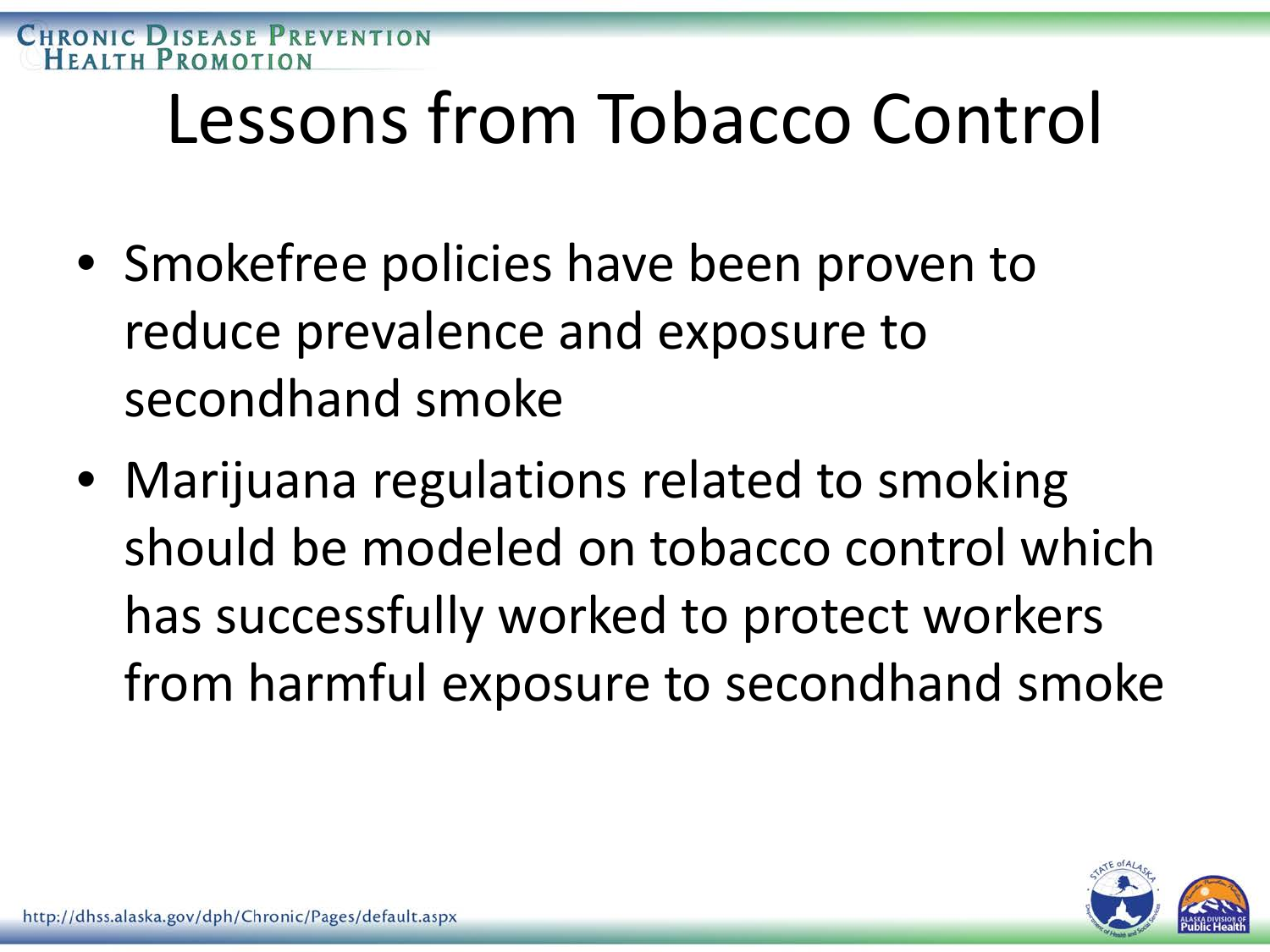## Smokefree Policies in AK

- Many local communities have strong local laws protecting Alaskans from exposure to SHS
- These local laws also help people quit tobacco by making it more difficult to use these products
- Therefore, these laws are changing social norms and acceptability of smoking in public

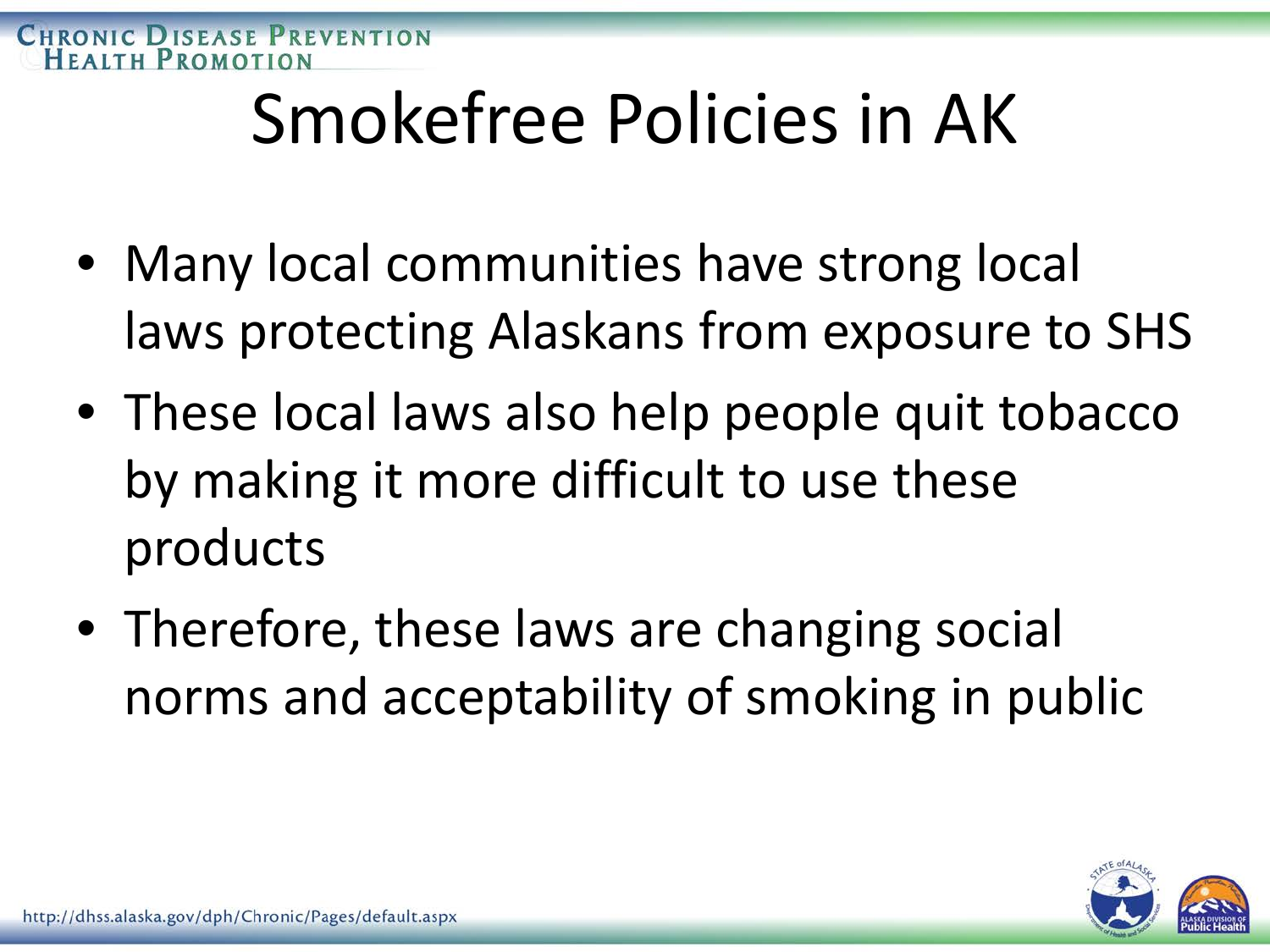### Tobacco Smokefree Policies

Currently the vast majority of Alaskans, including those who smoke, agree with the following:

- Secondhand smoke is harmful (93% all adults and 85% smokers)
- ALL indoor work areas should be smokefree (88% and 76%)
- People should be protected from secondhand smoke (90% and 84%)
- Smoking is not allowed anywhere inside the home (91% and 75%)
- Enforcement challenges

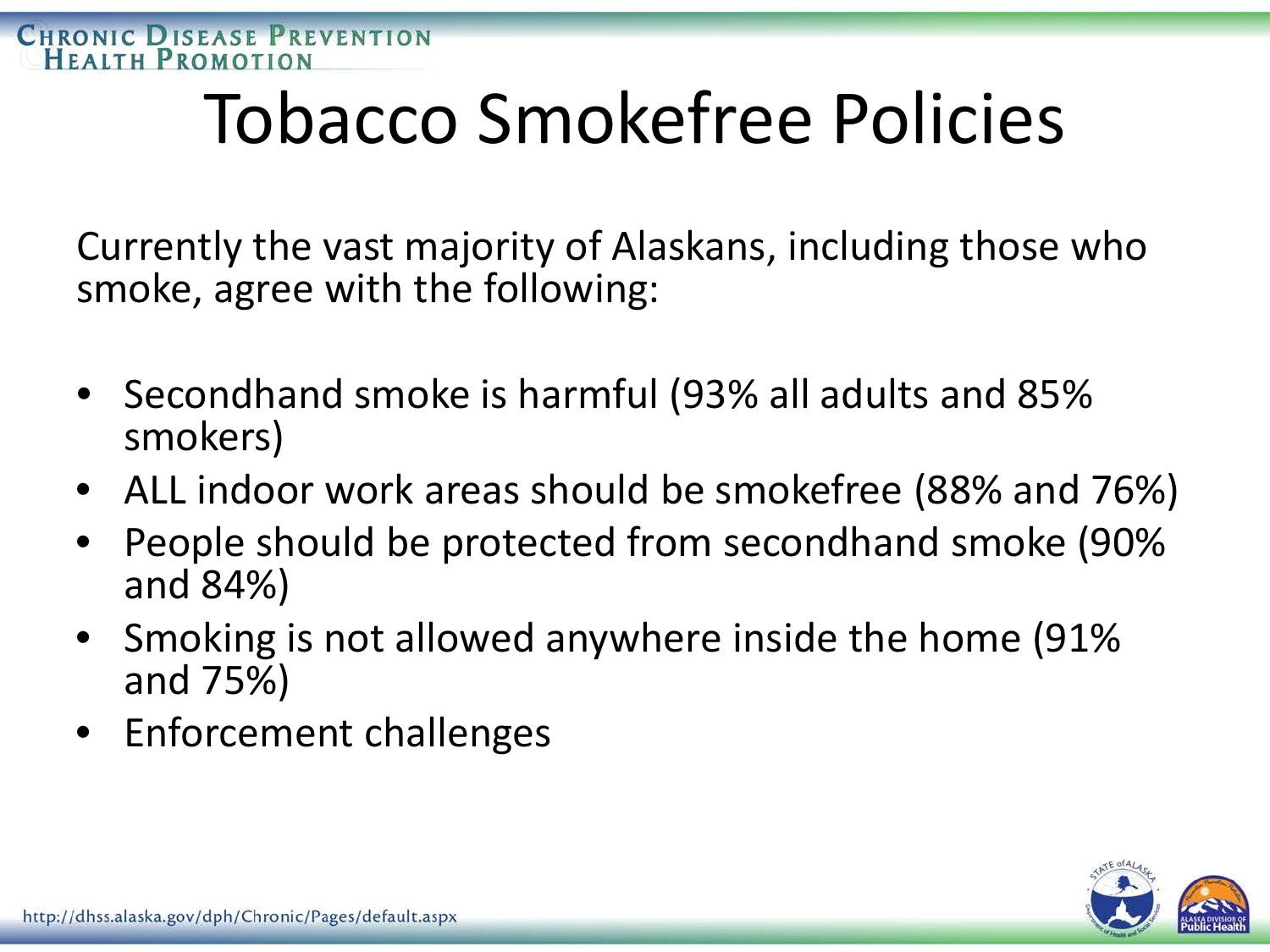## How does marijuana affect driving?

- Slows reaction time and decision-making abilities
- Impairs coordination, distorts perception, memory loss, and problem solving difficulty
- Greater risk if MJ and alcohol combined

Source: CDC, What You Need to Know About Marijuana Use and Driving Fact Sheet, 2017 <https://www.cdc.gov/marijuana/pdf/marijuana-driving-508.pdf>

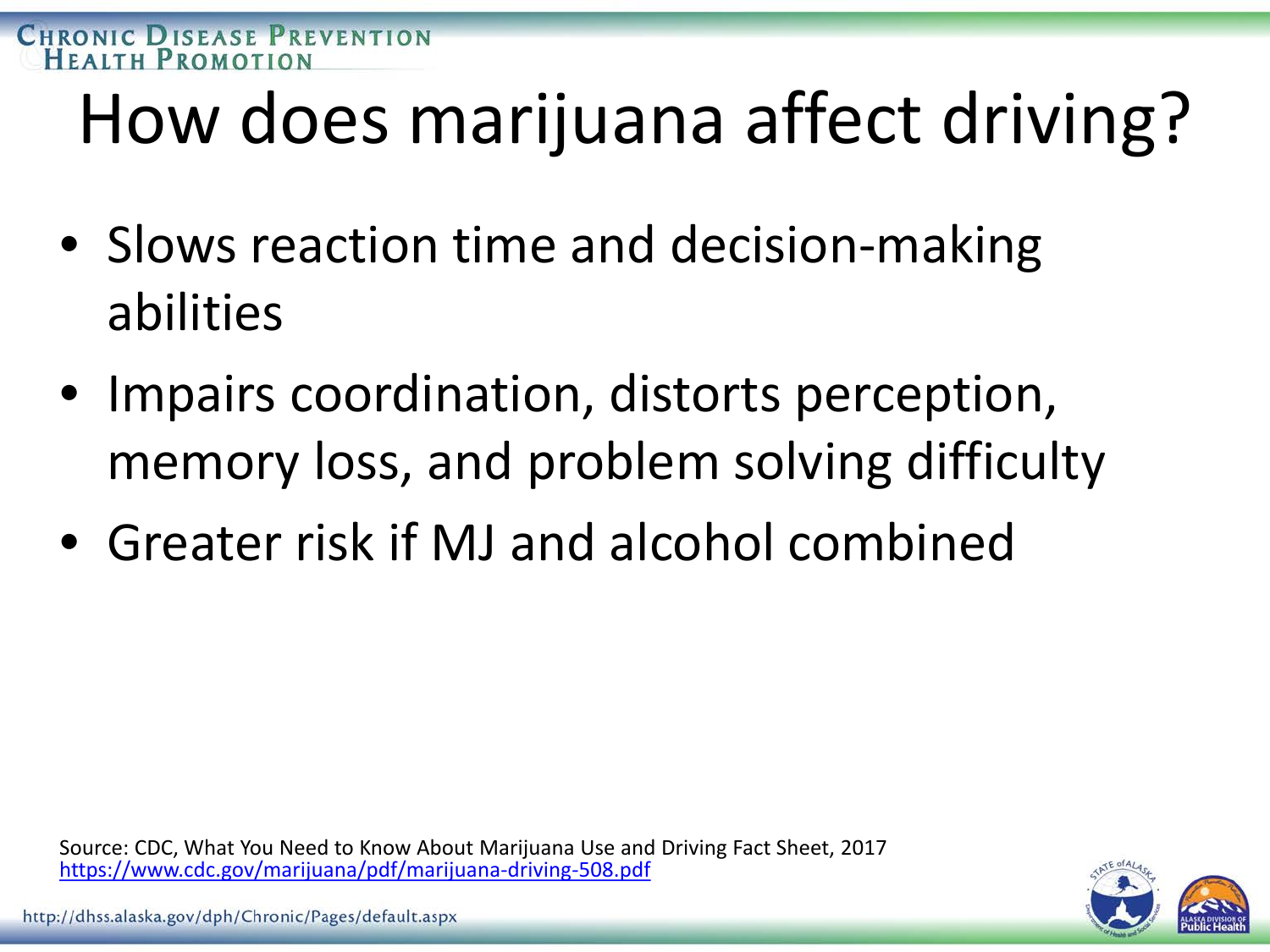**CHRONIC DISEASE PREVENTION** HEALTH PROMOTION

> "Substantial evidence of the statistical association between cannabis use and increased risk of motor vehicle crashes"



Source: National Academies of Sciences, Engineering, and Medicine. 2017. *The health effects of cannabis and cannabinoids: Current state of evidence and recommendations for research.*  Washington, DC: The National Academies Press.

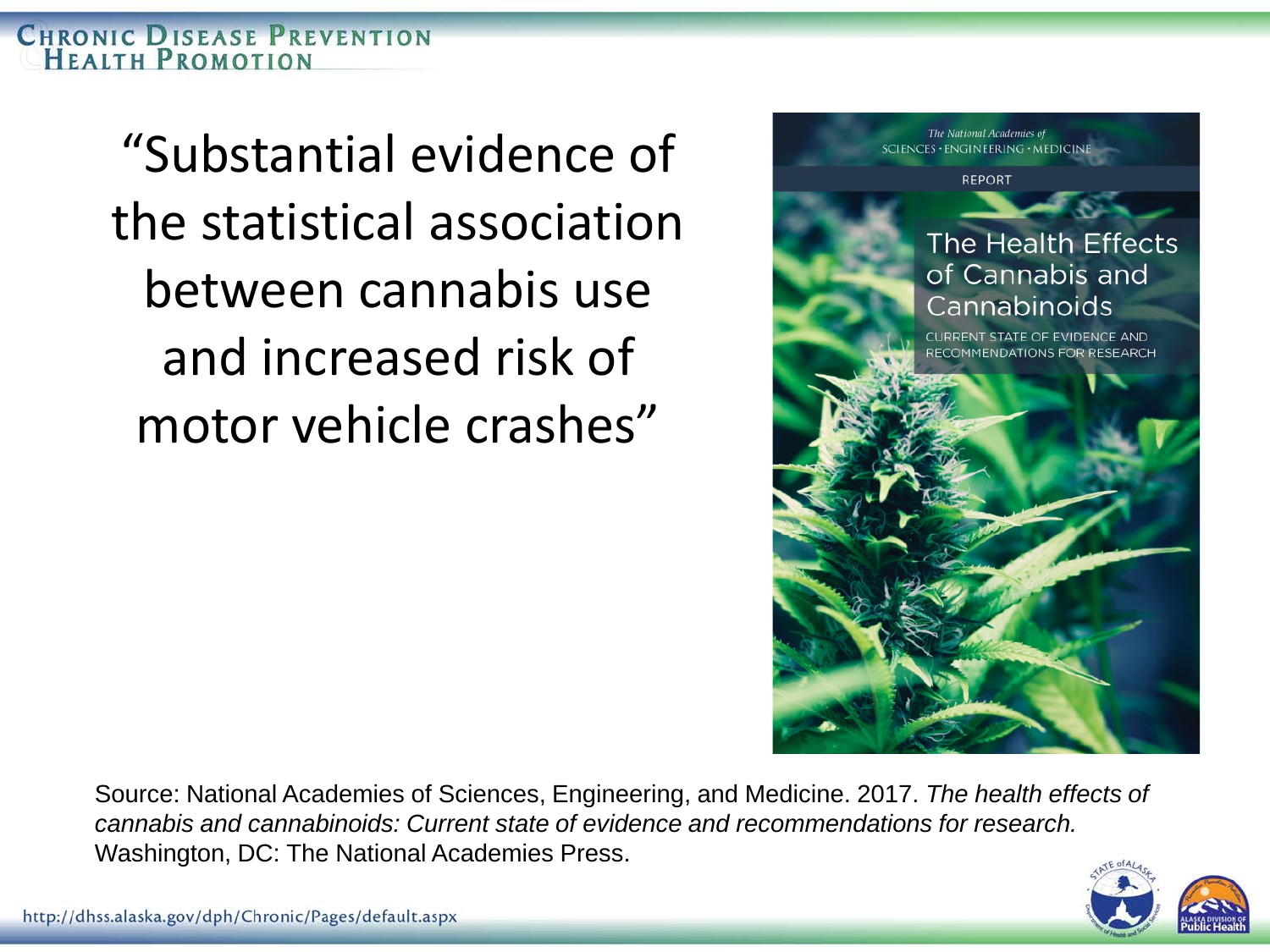#### **CHRONIC DISEASE PREVENTION HEALTH PROMOTION**

#### **Fast Facts**

- The number of self-reported marijuana users is increasing. In 2014, there were 7,000 new users of marijuana per day.<sup>4</sup>
- 13% of nighttime, weekend drivers have marijuana in their system; this is up from 9% in 2007.5
- After alcohol, marijuana is the drug most often linked to drugged driving.<sup>6</sup>



Source: CDC, What You Need to Know About Marijuana Use and Driving Fact Sheet, 2017 <https://www.cdc.gov/marijuana/pdf/marijuana-driving-508.pdf>

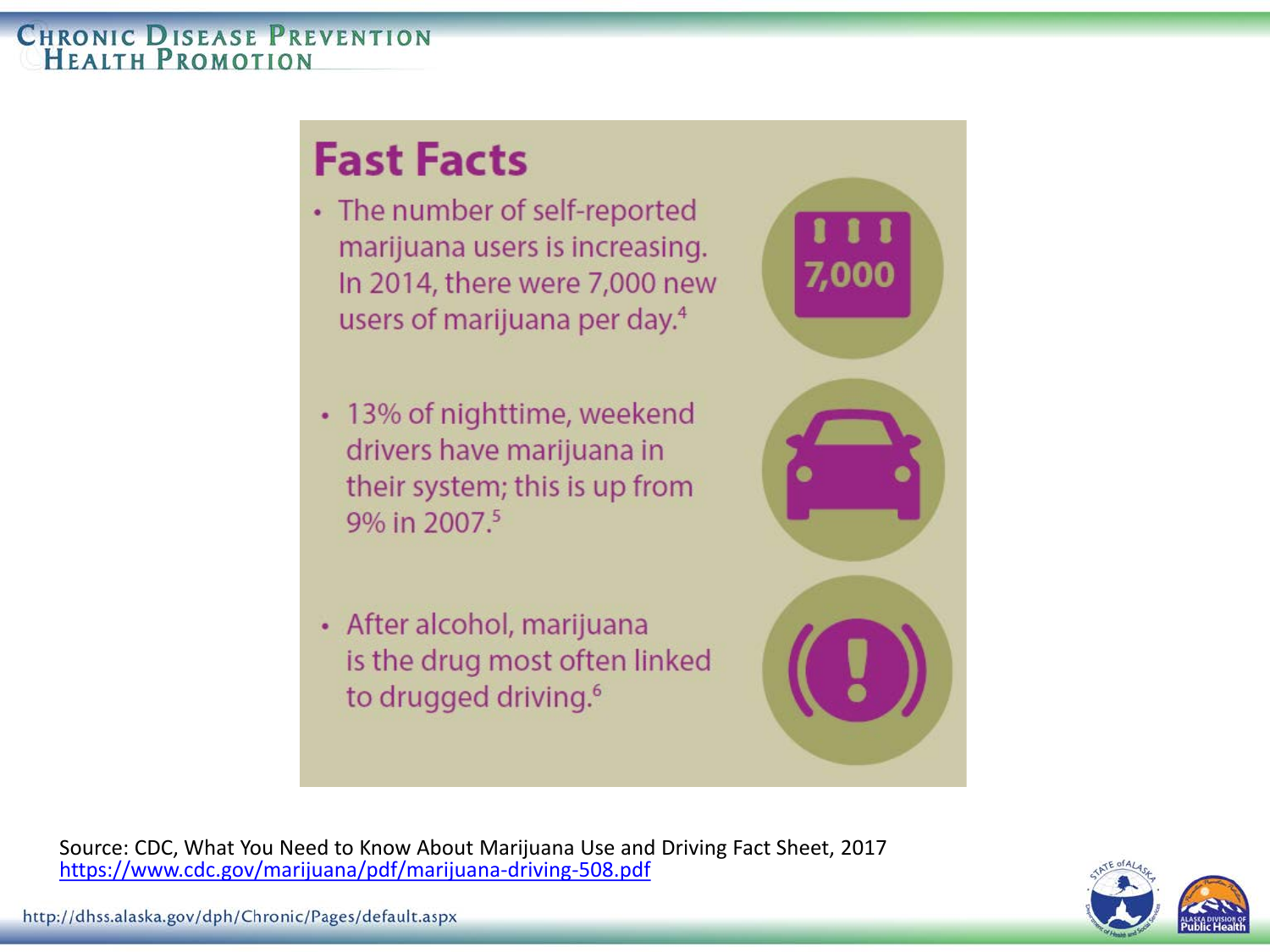#### Driving Under the Influence of Cannabis

- Marijuana impairs skills needed to drive safely  $\rightarrow$  increase the risk for motor vehicle crashes
- The National Roadside Survey reported an increase of drivers with marijuana in their system during 2007–2014

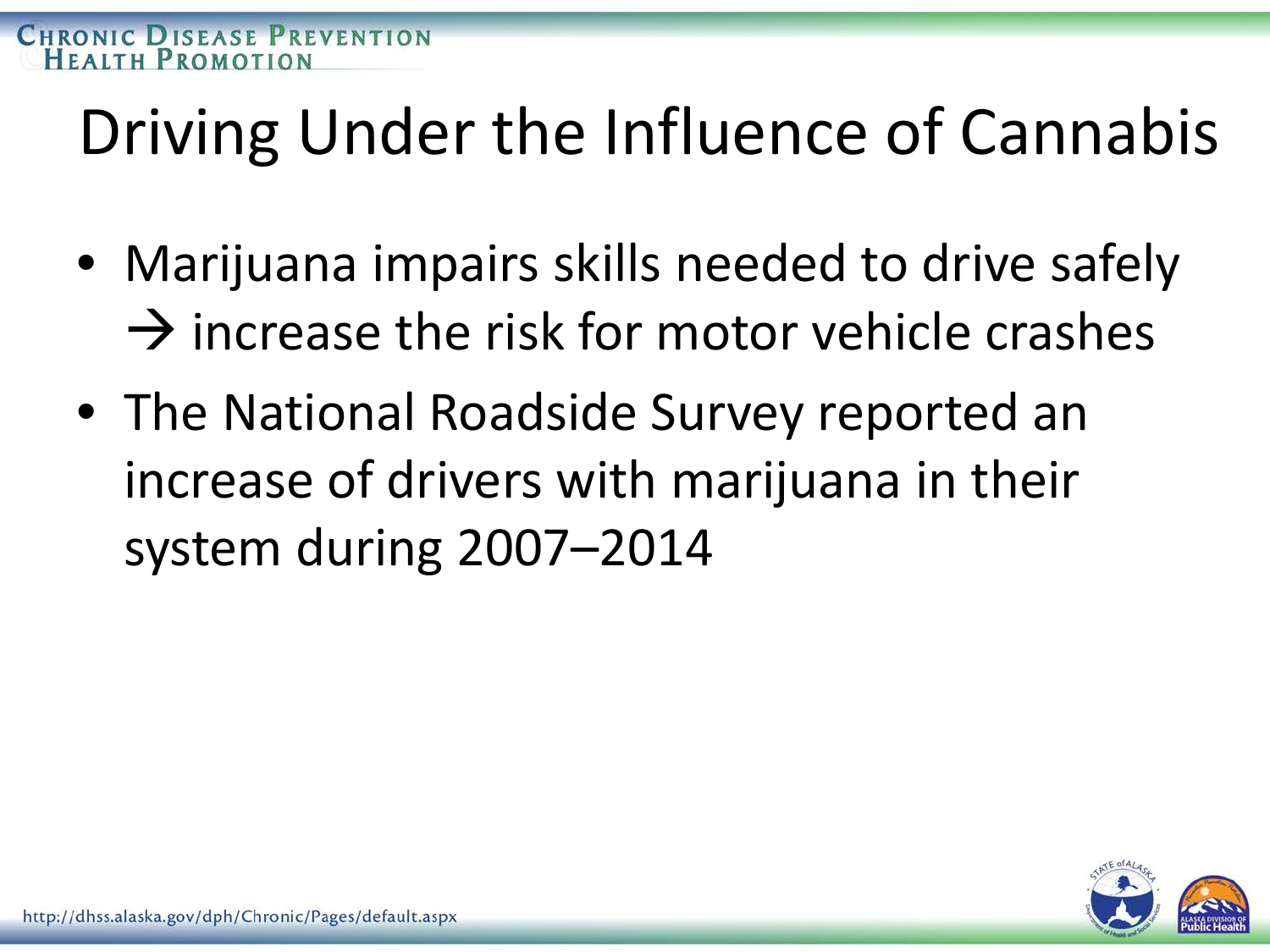#### **CHRONIC DISEASE PREVENTION**<br>**HEALTH PROMOTION**